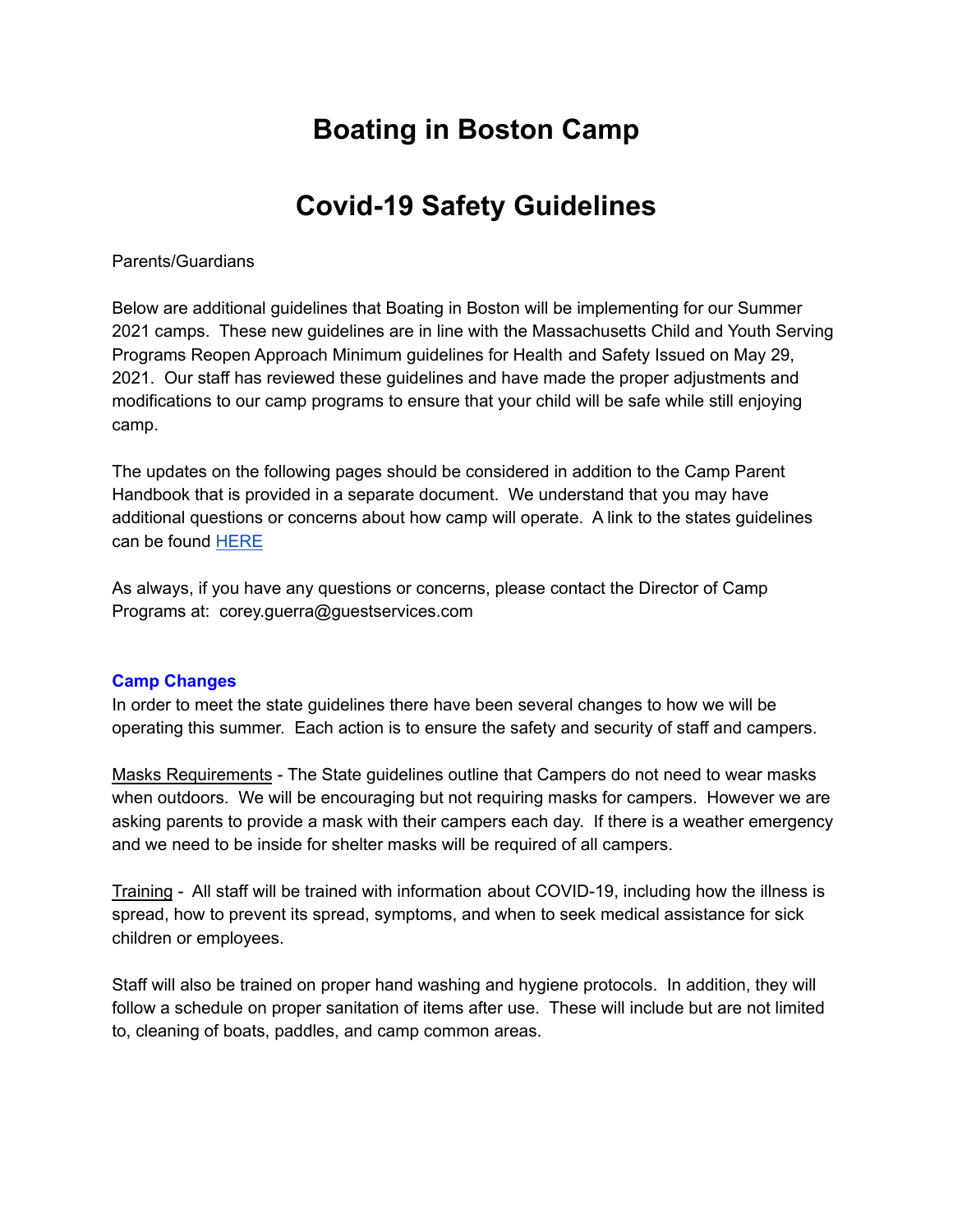Group sizes/ratios/cohorts - Camper groups will be limited to no more than 6 campers per counselor. This is to reduce the number of campers in a group and to make the additional requirements more manageable for staff.

In addition to ratios, campers will be kept in cohorts for the week. This means that they will have the same counselor with them during their camp experience. All staff will be trained to deliver paddling and sailing to the campers.

Hand washing/sanitizer - Campers and staff will be encouraged to wash their hands and/or use hand sanitizer whenever possible. These are the following times campers will be asked to sanitize.

- At drop off when they arrive to camp
- Before heading out on the water
- When returning from the water
- Before and after eating;
- After sneezing, coughing or nose blowing;
- After using any shared equipment

## **Pre Camp**

Before your child comes to camp, we ask that you look at these additional guidelines before you arrive.

Please make sure that you self screen your child for any Covid-19 symptoms and if your child does exhibit any symptoms, please keep them home. We also ask that your camper washes their hands before arriving to camp

What to bring - These items are in addition to what is already listed for your camper to bring to camp

- Face Masks We suggest at least two per camper incase one does get wet or dirty
- Hand Sanitizer There will be hand sanitizer at each site but having each camper with their own help keep social distancing.

# **At Camp**

Belongings - After drop off campers will be assigned a designated spot to place their belongings. This area will be spaced out to ensure proper social distancing. Campers will be asked to keep their belongings in that spot for the remainder of the day.

#### **Before on the Water**

Groups - Campers will remain in the same group during their time at camp. In addition, siblings will be placed in the same group unless the age/skill level make it difficult. Camp directors will